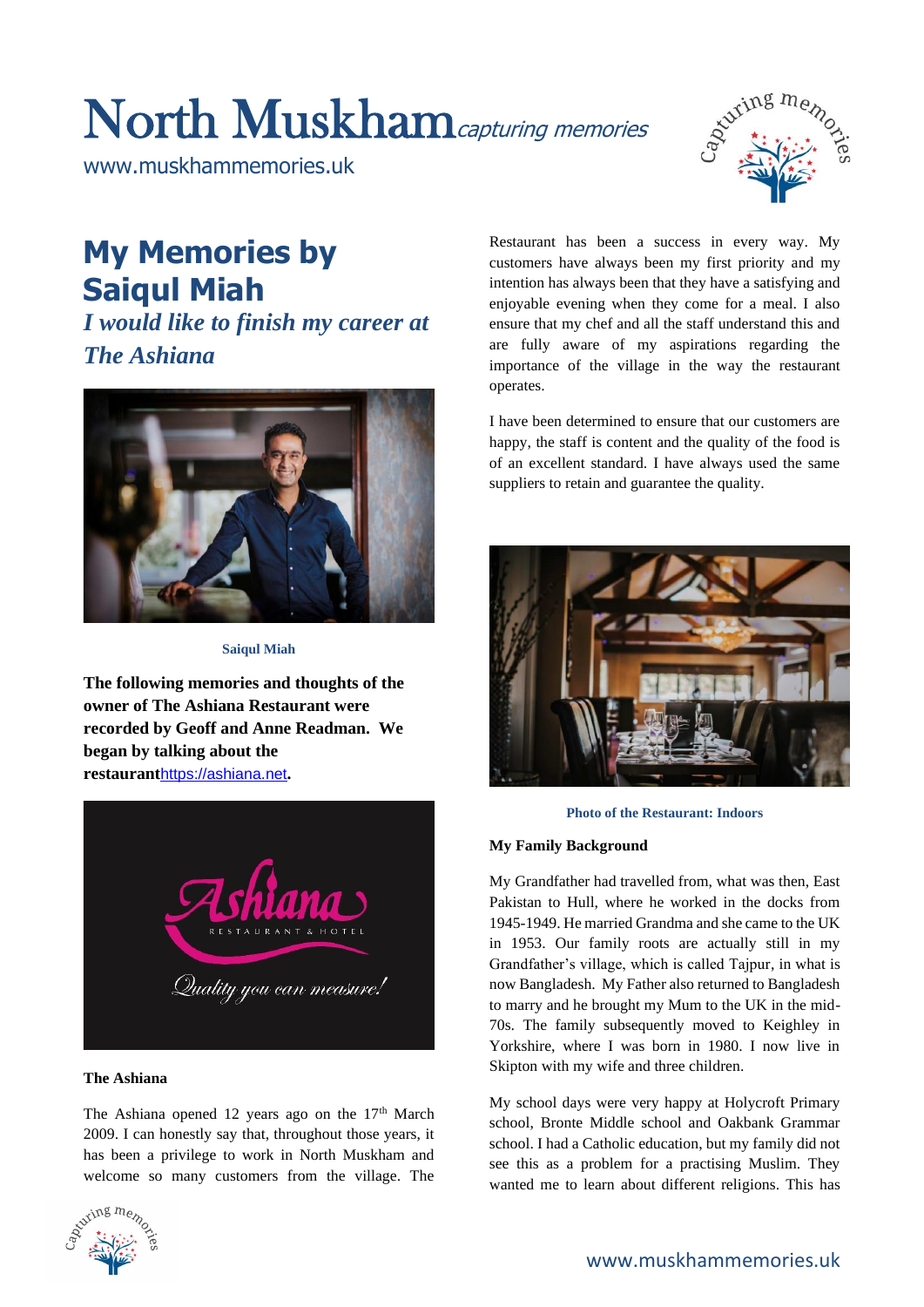# North Muskhamcapturing memories

www.muskhammemories.uk



always been a priority for me and I have studied the great world religions to discover their commonality, as well as their differences.

# **Why North Muskham**

I had studied at The School of Finance in Canterbury for three years. I qualified as a Financial Adviser at the age of 22 and worked in financial services. My decision to leave the world of finance and enter the catering and service industries occurred 2007, when I was invited by a friend to visit North Muskham and view The Muskham Inn, as it was then. After the landlady had shown us round, I can remember sitting in the car park trying to decide if we should make an offer.

My Father was a great support and re-mortgaged his own house to provide me with the funds. Unfortunately, my friend could not see the plan through and I found a different partner who lived in Sleaford. However, that partnership came to an end and I have been the sole owner for some time.

### **The Impact of the Pandemic**

During the pandemic, I decided it was an ideal time to redesign the outside area of the restaurant. I had always had plans to do something like this, but the pandemic seemed to create a good opportunity. I am delighted with the results of this investment.

The situation has, of course, been very serious. My regular customers confide in me with their stories and some of these are very tragic indeed, particularly those from people who have been unable to access their hospital treatment.

Although any further lock-downs will be seriously detrimental for small businesses, we have managed to 'hold on' during the last year. The people in the village have been very supportive, particularly of our take-away service. My personal feeling is that, in such difficult national circumstances, we have to consider the problems from every perspective: saving lives, education and schools, small businesses and children's wellbeing. We should be trying to carry on as best we can, but also remain vigilant, recognising how hard people are





**Photographs of the Restaurant: Outdoors**

# **Indian and Bangladeshi Food**

The Ashiana is a Bangladeshi restaurant. There is a great difference in the flavours, ingredients and cooking processes between the many varieties of Indian food and Bangladeshi food. It is a little known fact that over 80 per cent of Indian Restaurants in this country are actually Bangladeshi-owned. In the 1950s and 1960s, restaurants such as these were always known as the local 'Indian Restaurant', as Bangladesh did not yet exist. However, once Bangladesh was formed, more Bangladeshi influences and ownerships developed and became apparent.

One thing that I am particularly proud of is that our spices and ingredients continue to come from the small village of Tajpur, from where my family originate. I have resisted the temptation to use the international suppliers in order to preserve the unique flavours of our menu. The